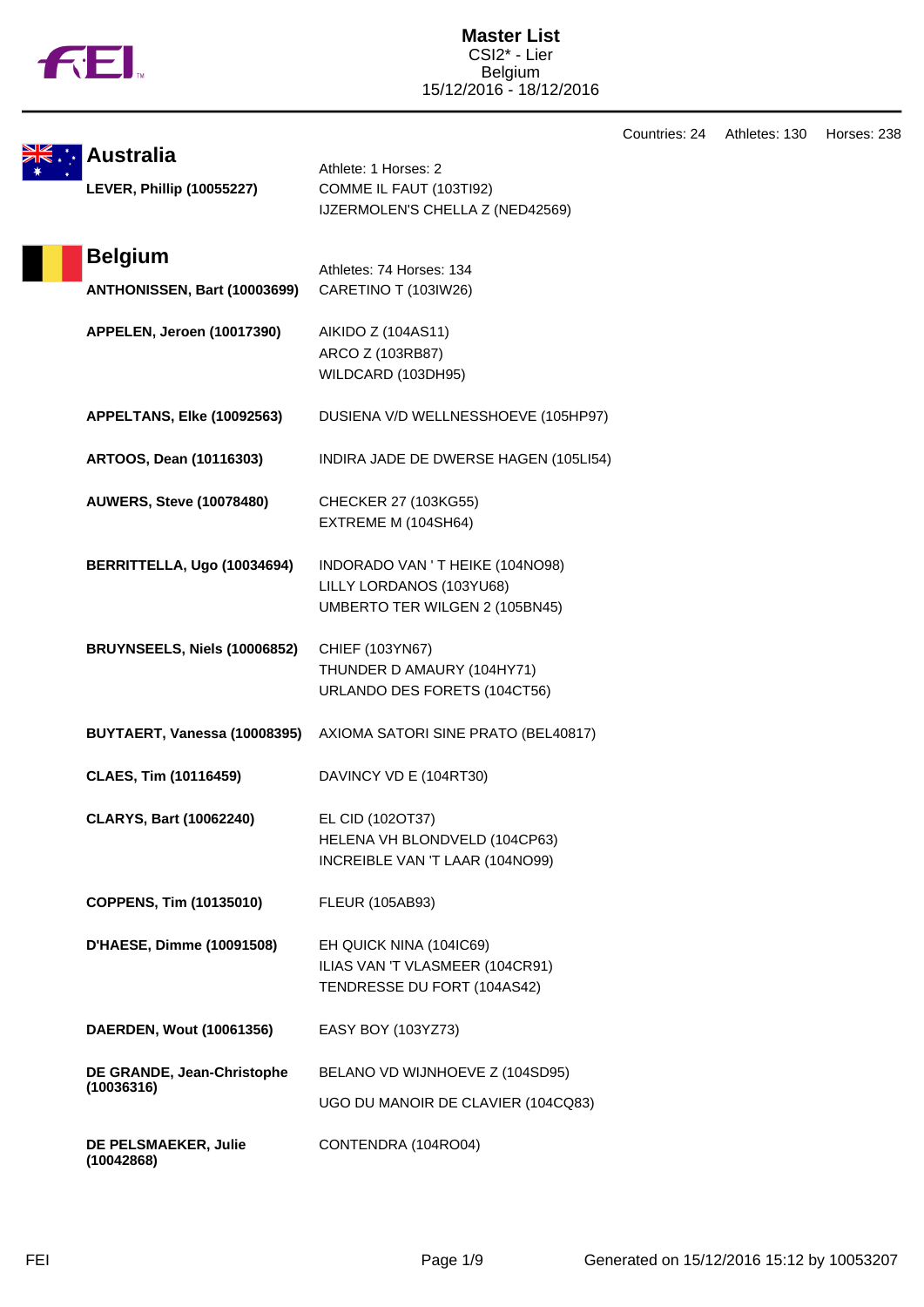

| DE WINTER, Jeroen (10058993)                    | <b>GRETEL S (103PS99)</b>                                                                     |
|-------------------------------------------------|-----------------------------------------------------------------------------------------------|
| DE WIT, Thomas (10029198)                       | GAZELLE VAN DE BYLOKE (103SD18)<br>HIDALGO (103ZF16)                                          |
| DEMEERSMAN, Dirk (10001125)                     | AYRTON SITTE (103UP60)<br>JAGUAR VAN PAEMEL (104SN38)<br>JUSTICE VAN HET REIGERSHOF (104RF61) |
| DIVE, Marie (10036538)                          | TINE DES BRIMBELLES (104ES57)                                                                 |
| FALISSE, Stephanie (10106816)                   | GRAND AMI VAN HET BESMERHOF (104II59)<br>ULYNE DU THOT (104QP34)                              |
| <b>GLAUDE, Simon (10078038)</b>                 | CLIMBER DU SEIGNEUR (105DT06)                                                                 |
| GOOSSENS, Dries (10087436)                      | GINA (103EY68)<br>JEZEBEL VAN DE VELDHOEK (104SQ02)                                           |
| GUERY, Jérôme (10001740)                        | INSTIT DE JUCASO (104NA56)<br>JACARDI S (104UK26)                                             |
| <b>GUERY, Patricia (10039257)</b>               | CHILLIPEPPER (103TC76)                                                                        |
| HAZEBROEK, Mathias (10095429) HANIBAL (103SC18) | <b>JURRE (105DJ26)</b>                                                                        |
| HAZEBROEK, Maxime (10117664) CHIVAS (102PE36)   | <b>COTILL (105KI79)</b>                                                                       |
| HAZEBROEK, Sofie (10059439)                     | DAMOSA VAN DE KOELAAR (102QT96)                                                               |
| <b>HENDRICKX, Dominique</b><br>(10001133)       | BACARDI LES HAUTS (104AB94)                                                                   |
|                                                 | CONVENTA (104LK68)<br>DIAMOND Z (104RR43)                                                     |
| <b>HENS, Matthias (10091235)</b>                | <b>JINTE (105BF80)</b><br>JOLENCIA-B (105DT81)                                                |
| <b>HOORENS, Jelle (10035974)</b>                | GEMMERIC VD WELLINGTON (103MU91)<br><b>MERANO Z (103YK85)</b>                                 |
| <b>KENIS, Pieter (10038317)</b>                 | HERA D'HESSY (105IY17)                                                                        |
| LACUS, Filip (10001305)                         | CARRERA REZIDAL Z (103TH14)<br>CORNETTO Z (104ST36)<br>UNIQUE DES REMPARTS (104OP04)          |
| LEEMANS, Thomas (10006893)                      | GRACCHUS DM (103RZ21)                                                                         |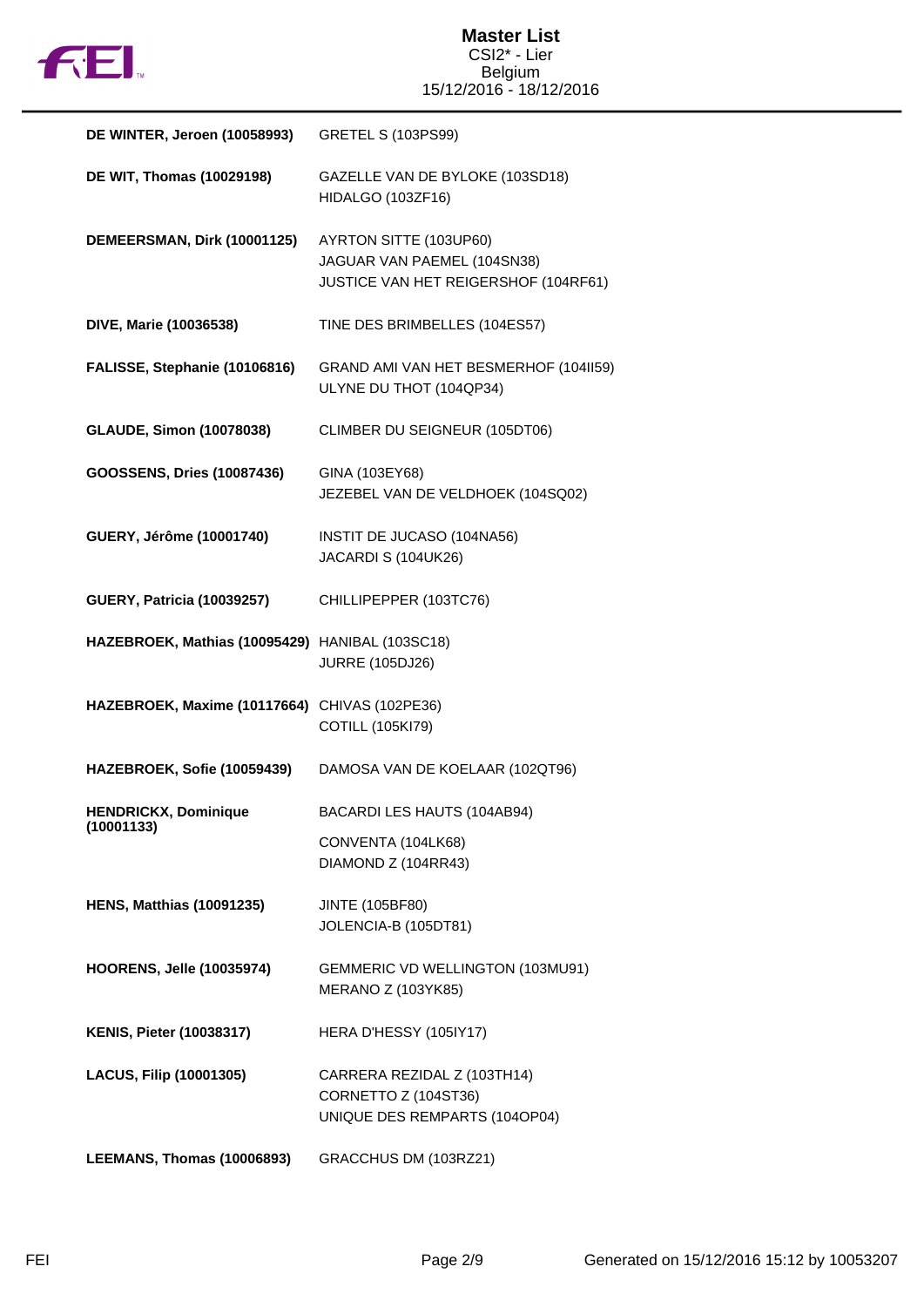

## **Master List** CSI2\* - Lier Belgium 15/12/2016 - 18/12/2016

| <b>LEONARD, Lena (10105430)</b>      | GLORIA VH KLUIZEBOS (104FH37)                                                                     |
|--------------------------------------|---------------------------------------------------------------------------------------------------|
| LIENARD, Philippe (10002544)         | URIKENE DES FORETS (104KJ51)                                                                      |
| LIVENS, Jorien (10039899)            | CONASSIS VAN DE HELLE (102XO52)<br>VALLEY DH Z (103WT54)                                          |
| MAIS, Julie (10136076)               | VOLNAY DE MARS (105AZ06)                                                                          |
| <b>MALFAIT, David (10038471)</b>     | CHECK POINT Z (105HP93)<br>HUNTERS CONLYPSO II (104QY71)                                          |
| <b>MIELICH, Clara (10106107)</b>     | BAKCHICH DU HOUMIER (105LE51)                                                                     |
| <b>MOYAERT, Nick (10040927)</b>      | GERRE VD LITZEMAERE (103XS83)<br>GULLIVER (103XS84)                                               |
| NOTERMAN, Dimitry (10031451)         | BACARDI-RHUM DE MUZE (BEL41319)                                                                   |
| (10087416)                           | PENINQUE GUILBERT, Raphaëlle CADDY VAN DE KAPEL (104PO39)                                         |
|                                      | CLASSICO VAN DE HELLE (104LK74)<br><b>REPLAY (103ME45)</b>                                        |
| <b>PUTTERS, Claire (10095432)</b>    | COPAIN DE MUZE (104HS21)<br>FA BELLE VAN SOMBEKE (104JT68)<br>JASMIN VAN DE KWEKENHOEVE (105AY91) |
| <b>SENECA, Melissa (10036107)</b>    | EL NINO (103AN07)                                                                                 |
| <b>SMANS, Laure (10058994)</b>       | BEAUTY BLACK (104WW45)<br>EMMALINDE VAN'T GOOVAHOF (104WW46)                                      |
| SPITS, Patrik (10008046)             | JACOBIEN DWERSE HAGEN (104RP59)<br>VERDI VD WITHOEVE Z (103JJ33)                                  |
| <b>SPITS, Thibeau (10106264)</b>     | DOLCE VITA DH (104GG34)                                                                           |
| <b>STEFFEN, Rachel (10072255)</b>    | ECHO VAN HET NEERENBOSCH (1020T15)<br><b>HERMES (103SG03)</b>                                     |
| <b>THOMAS, Gilles (10073507)</b>     | CANTARIO (103TR90)<br>INDIANA V.H KAPELHOF (105AI46)<br><b>UNCAS S (104WH41)</b>                  |
| TIPS, Maxime (10048001)              | KARDO VAN 'T STEENPUTJE (105GA32)                                                                 |
| VAN DEN BRANDEN, Geert<br>(10024736) | GERARD (103OC44)                                                                                  |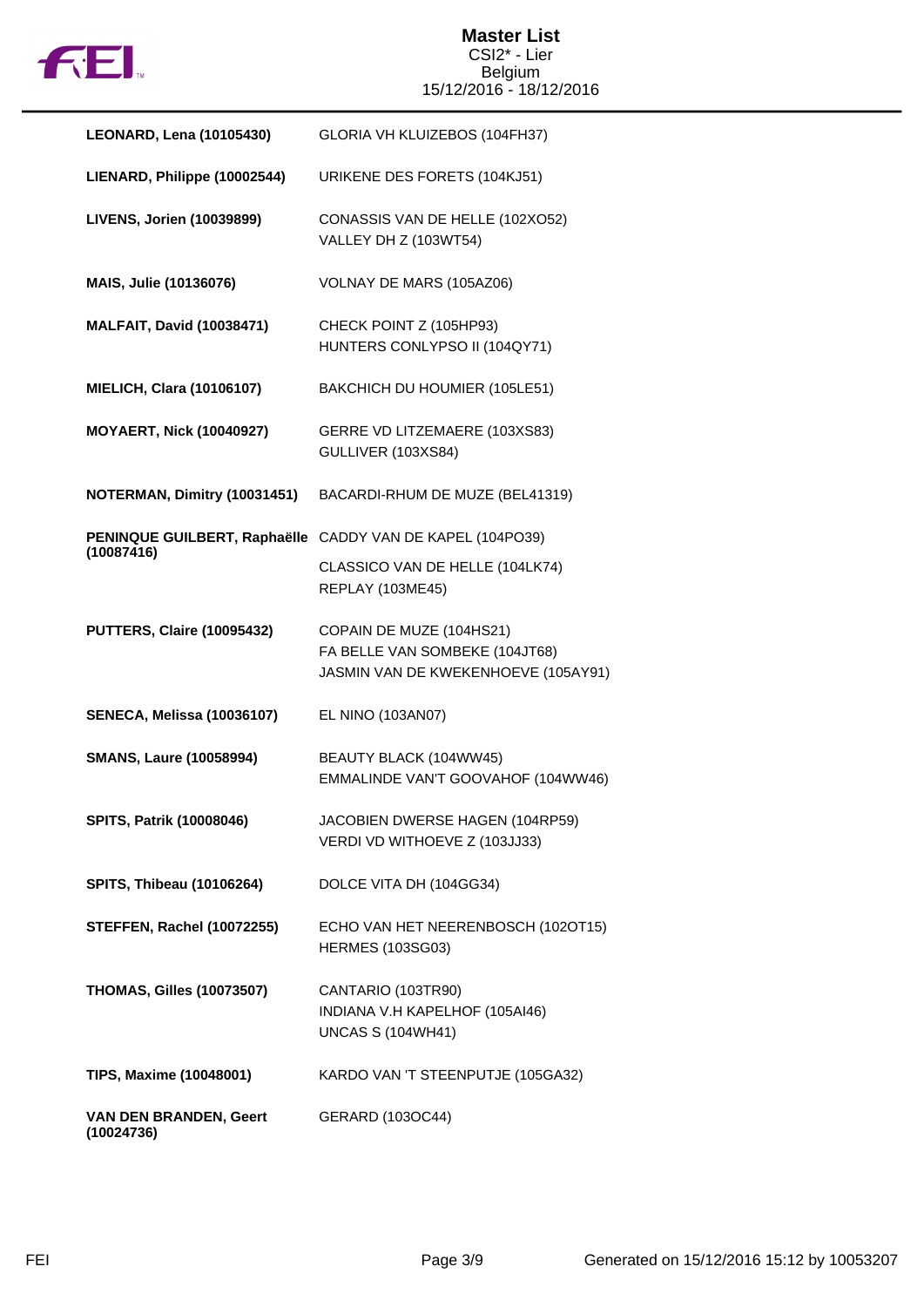

| <b>VAN DER PLAETSEN, Nico</b><br>(10021932)            | ULTRA BLUE J (102SW81)                                                                        |  |
|--------------------------------------------------------|-----------------------------------------------------------------------------------------------|--|
| <b>VAN HOVE, Chloe (10010841)</b>                      | <b>QUEEN S Z (103RS86)</b>                                                                    |  |
|                                                        | RYKIEL DE JAUZIF (103RS91)                                                                    |  |
|                                                        | VAN LAETHEM, Pascal (10044685) DALTON DES HAYETTES (104TD71)                                  |  |
|                                                        | VIGILANT DES PRES (104TD70)                                                                   |  |
| <b>VAN MINNEBRUGGEN, Thomas</b><br>(10017386)          | JASCO VD BISSCHOP (104HP42)                                                                   |  |
|                                                        | UNICSTAR DE COURCY (104MC49)                                                                  |  |
| <b>VAN ROMPAEY, Isidoor</b><br>(10038476)              | BON AVENTURA ODTH Z (104AH90)                                                                 |  |
| VAN ROOSBROECK, Catherine<br>(10012174)                | IMPERATRICE V/D DONKHOEVE (105BL79)                                                           |  |
|                                                        | QIAZETTA Z (104CU46)                                                                          |  |
|                                                        | VERDON DH Z (104ZP47)                                                                         |  |
| <b>VAN ROOSBROECK, Jules</b><br>(10001839)             | FOR PLAY Z (103XZ58)                                                                          |  |
|                                                        | HALIFAX VAN DE CONYNENBERG (105LC49)                                                          |  |
| <b>VAN ROOSBROECK, Olivier</b><br>(10019922)           | ELLENOY (102WX72)                                                                             |  |
| <b>VANDERHASSELT, Christophe</b><br>(10000991)         | CAROLINE T. Z (104VS41)                                                                       |  |
|                                                        | GINO VAN DE VRUNTE (103SC92)                                                                  |  |
|                                                        | IDENTITY VITSEROEL (104NE93)                                                                  |  |
| <b>VANDERWEGEN, Liesje</b><br>(10059151)               | GREASE VAN T PRINSENVELD (103SS31)                                                            |  |
|                                                        | GULLA VAN T KONINGSHOF (104BT22)                                                              |  |
| VANDERWEGEN, Neal (10071615) HARISKA V/H SAS (103YP57) |                                                                                               |  |
|                                                        | ISIDOR J.H.Z (104RQ62)                                                                        |  |
|                                                        | NABAB'SGIRL JH Z (104MV94)                                                                    |  |
| VANDEVOORDT, Daisy (10124729) CHAKA KAHN (102ZH33)     |                                                                                               |  |
| <b>VERDEGEM, Koen (10061844)</b>                       | GURSA VAN DEN DAEL (104CL48)                                                                  |  |
|                                                        | HARRY VAN EGENHOVEN (104CL52)                                                                 |  |
| VERGAUWEN, Joris (10001810)                            | BULGARI D'ARSOUILLES (BEL41424)                                                               |  |
|                                                        | EBEL D ARSOUILLES (103WV13)                                                                   |  |
|                                                        | HARDI (104IQ79)                                                                               |  |
|                                                        | VERHEYEN, Christoph (10085304) EDELWEIS VH JUXSCHOT Z (104RQ48)<br>JEWEL'S CHRYSTAL (104JV72) |  |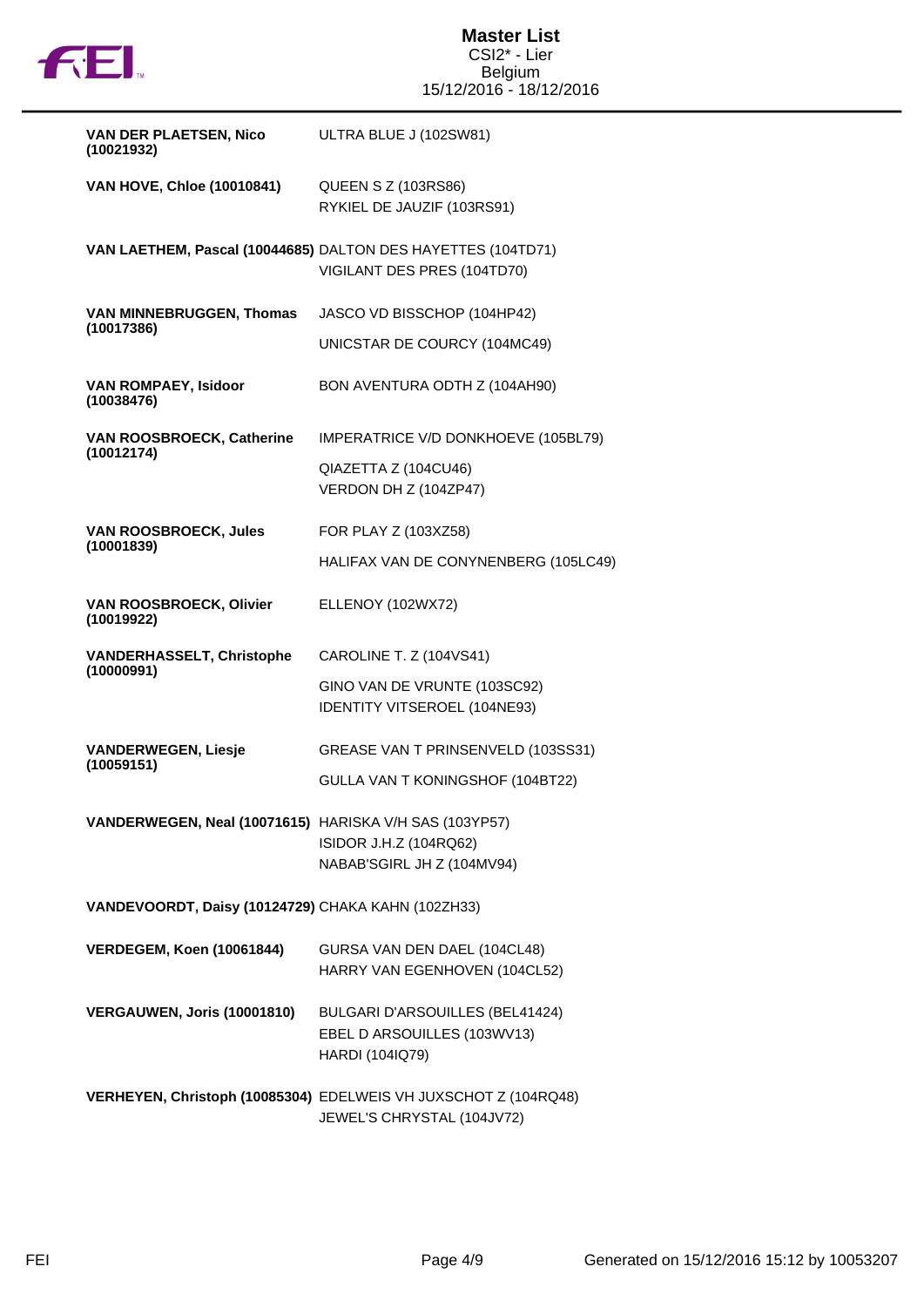

| <b>VERHULSEL, Christophe</b>                             | CHAPLIN 92 (104TF81)                                                                                                        |
|----------------------------------------------------------|-----------------------------------------------------------------------------------------------------------------------------|
| (10045393)                                               | MINERVA G.I.H. Z (105DS49)                                                                                                  |
| <b>VERMEIR, Wilm (10012099)</b>                          | GAMINE V'T STEKJE (105KR65)<br><b>MOEEN (104YE90)</b>                                                                       |
| <b>VERMEIREN, Jan (10015507)</b>                         | CIGARET JVH Z (104IT50)                                                                                                     |
| <b>VRANKEN, Chloe (10063777)</b>                         | BOCELLO (103LC50)<br>CORTINA 179 (103IC89)<br>QUILLOTA LS (104LZ19)                                                         |
| <b>VRINS, Nick (10010407)</b>                            | HECTOR (103NQ08)<br>HOSPITA VAN DE ROSTAL (104HP55)<br><b>VANNAN (104WT77)</b>                                              |
| WAUTIER, Nicolas (10012628)                              | BOUTERO DU BLOFAGNU (104TY60)<br>DRAGON BALL Z (103LY00)                                                                    |
| WILLEMS, Nathalie (10021933)                             | CLEVER BRABANT LEASE (104CF72)                                                                                              |
| <b>WINDELS, Axelle (10103560)</b>                        | ARGENTINA VM (104EY91)                                                                                                      |
| <b>Bermuda</b><br>TERCEIRA, Jillian (10006809)           | Athlete: 1 Horses: 2<br>AMARULLA (103CJ51)<br>TAMERINO (AUT40460)                                                           |
| <b>Brazil</b><br>ALVES, Bernardo (10000472)              | Athlete: 1 Horses: 3<br>CHANELEUR (104BM81)<br>CRACK ELLE CHAVANNAISE (104ZK79)<br>ITSI PITSI DOREE VAN' T KATHOF (104QD86) |
| Colombia<br><b>ARROYAVE, Dayro (10016585)</b>            | Athletes: 2 Horses: 6<br>CHASSE SPLEEN Z (103UV22)<br>DAKAR C (102UY83)<br>HH BONJOVINA (103SG07)                           |
| <b>BLUMAN, Mark (10062680)</b>                           | CHIEFTAIN OF THE LOWLANDS Z (104FQ86)<br>IRONMAN VAN KLAPSCHEUT (105DZ42)<br>WARRANT (NED41849)                             |
| <b>Denmark</b><br>JOHANSEN, Thomas Kolborg<br>(10080723) | Athletes: 2 Horses: 5<br>TAILORMADE L'AVEU (103XU86)<br>TAILORMADE USSURI (103EC66)                                         |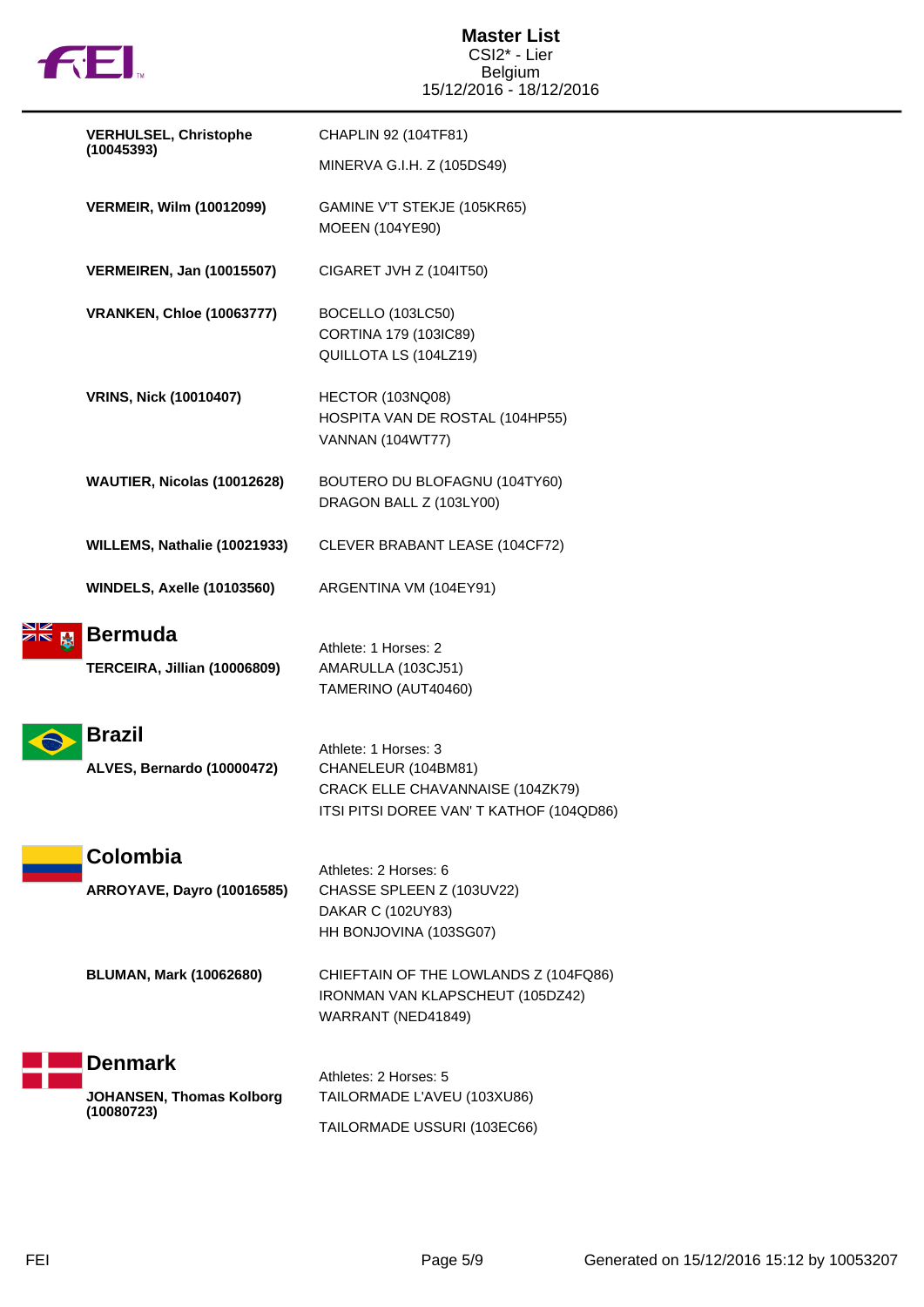

|  | PEDERSEN, Soren (10002816)                               | QUEL CADEAU (105BN13)<br>TAILORMADE CAVETTA (102PT02)<br>TAILORMADE CHALOUBET (103DB99) |
|--|----------------------------------------------------------|-----------------------------------------------------------------------------------------|
|  | <b>France</b>                                            |                                                                                         |
|  | BOUVARD, Frederic (10005781)                             | Athletes: 11 Horses: 17<br>UNIQUE PERRIERES (104GH63)                                   |
|  | <b>COUSIN, Lucas (10136783)</b>                          | CALYAN DES CHENES (104VX92)<br><b>VENTO B (102PM79)</b>                                 |
|  | <b>DESTREBECQ, Thibault</b>                              | CALISTA DU TOULTIA Z (105KH03)                                                          |
|  | (10022721)                                               | CHOPIN DU CHATEAU HOLLOGNE Z (104VD01)                                                  |
|  | FLEISCHEL, Marie (10046534)                              | ULTRAMARINE (104KE45)                                                                   |
|  | <b>HEMERYCK GODART, Anne</b>                             | ILKA VAN DE KIEZEL (104IK76)                                                            |
|  | Sophie (10014951)                                        | VIDRETTA M DE BELLIGNIES (103WT90)                                                      |
|  | PERRAUDIN, Philibert (10107253) UZES DE BEUVRY (104IQ23) |                                                                                         |
|  | RATZEL, Daphne (10009849)                                | C DALLAS L Z (103LQ33)                                                                  |
|  | ROBERT, Benjamin (10010916)                              | UNFINITY BOIS MARGOT (105KB46)                                                          |
|  | <b>ROCUET, Margaux (10030566)</b>                        | QUALIFYING DE HUS (103HI53)<br>URIOSO DE LAUME (104RG97)                                |
|  | <b>SPAAS LEVALLOIS, Charlotte</b>                        | EBLESSE VH SCHEEFKASTEEL (103DS29)                                                      |
|  | (10086346)                                               | JONAS DU PETIT VIVIER (104OX78)                                                         |
|  | <b>TRAINEAU DAUDE, Lyse</b><br>(10113902)                | QRACK ONE (103GR82)                                                                     |
|  |                                                          | TYPE TOP DES LUTHIERS (104FI89)                                                         |
|  | Germany                                                  |                                                                                         |
|  | <b>ELBERS, Vincent (10054135)</b>                        | Athletes: 4 Horses: 8<br>CHECK UP 3 (104SN49)                                           |
|  |                                                          | FELCIDAD (103DW77)                                                                      |
|  | LITTERSCHEIDT, Marco<br>(10075504)                       | CARLSON 61 (103VG20)                                                                    |
|  |                                                          | HINDE VAN DE MOLDERVELDEN (105IV55)<br>QUALIDO L (103VG26)                              |
|  | <b>RIJKENS, Janine (10036850)</b>                        | C VIER 2 (104XS45)                                                                      |
|  | <b>VINKELAU, Elmar (10010506)</b>                        | MONTENDA W (105LC60)<br>ROMAN 171 (103NY10)                                             |
|  |                                                          |                                                                                         |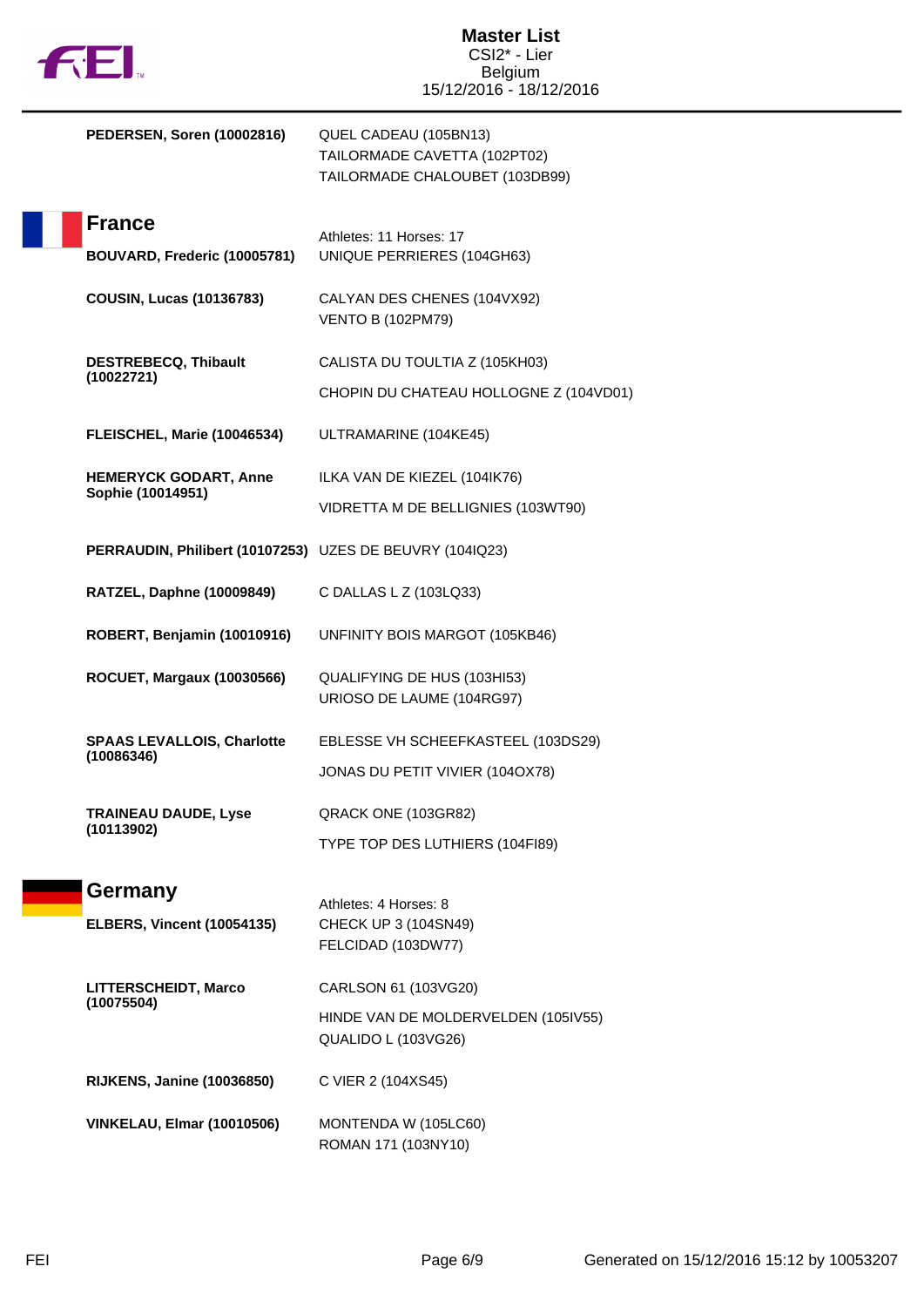

| Great Britain                                    | Athletes: 9 Horses: 14                                                                         |
|--------------------------------------------------|------------------------------------------------------------------------------------------------|
| <b>ADAMS, Zoe (10017384)</b>                     | MISS PICCACHU (104NO03)                                                                        |
| <b>ANDREWS, Julie (10012324)</b>                 | AYRTON IV (104FF33)<br>HAVANNA DE CAVRON (104ES93)                                             |
| <b>CASSIR, Helena (10107533)</b>                 | GRANDO 234 (103KO27)<br>LORETTA 257 (104UU71)                                                  |
| GALLOP, Rachel (10108873)                        | RENOIR DU ROCK (103JL56)                                                                       |
| MOSS, Rose (10081443)                            | CALIVA (104JF31)<br>CARLOS F (104CB30)<br><b>WESTON (103KB72)</b>                              |
| <b>SKINNER, Olivia (10114622)</b>                | CINDERELLA IV (104XW22)                                                                        |
| <b>VERNON, Beth (10074866)</b>                   | LOTUS (104MC01)<br>OMANE DES FAUX (104AE69)                                                    |
| WHITAKER, William (10017385)                     | ILUSIONATA VAN'T MEULENHOF (104FK25)                                                           |
| <b>WINGROVE, Jamie (10096812)</b>                | <b>BART VI (103QE50)</b>                                                                       |
| <b>Ireland</b><br>HANLEY, Cameron (10000479)     | Athletes: 2 Horses: 4<br>CAVALINO 26 (103YP85)<br>CHIP VA (104SS00)<br><b>QUIREX (105CY42)</b> |
| <b>MCAULEY, Mark (10006836)</b>                  | TEQILLA TOP (104DC26)                                                                          |
| <b>Italy</b><br><b>GHILARDI, Sara (10024960)</b> | Athlete: 1 Horse: 1<br>COMEDIE D'HOUTVELD (104VB95)                                            |
| Japan<br><b>HIRAO, Satoshi (10041939)</b>        | Athletes: 2 Horses: 5<br>DABRESSE (104OR80)<br>ILEANA (104WU91)                                |
| <b>SUGITANI, Taizo (10000445)</b>                | CHOPARD 19 (104DV81)<br>CUBA (102XO54)<br>DIAMANT (104DV75)                                    |
| Lebanon<br>MATTAR, Guilherme (10006462)          | Athlete: 1 Horse: 1<br>VIMALA DE PONTHUAL (104SP35)                                            |
| Liechtenstein                                    | Athlete: 1 Horses: 2                                                                           |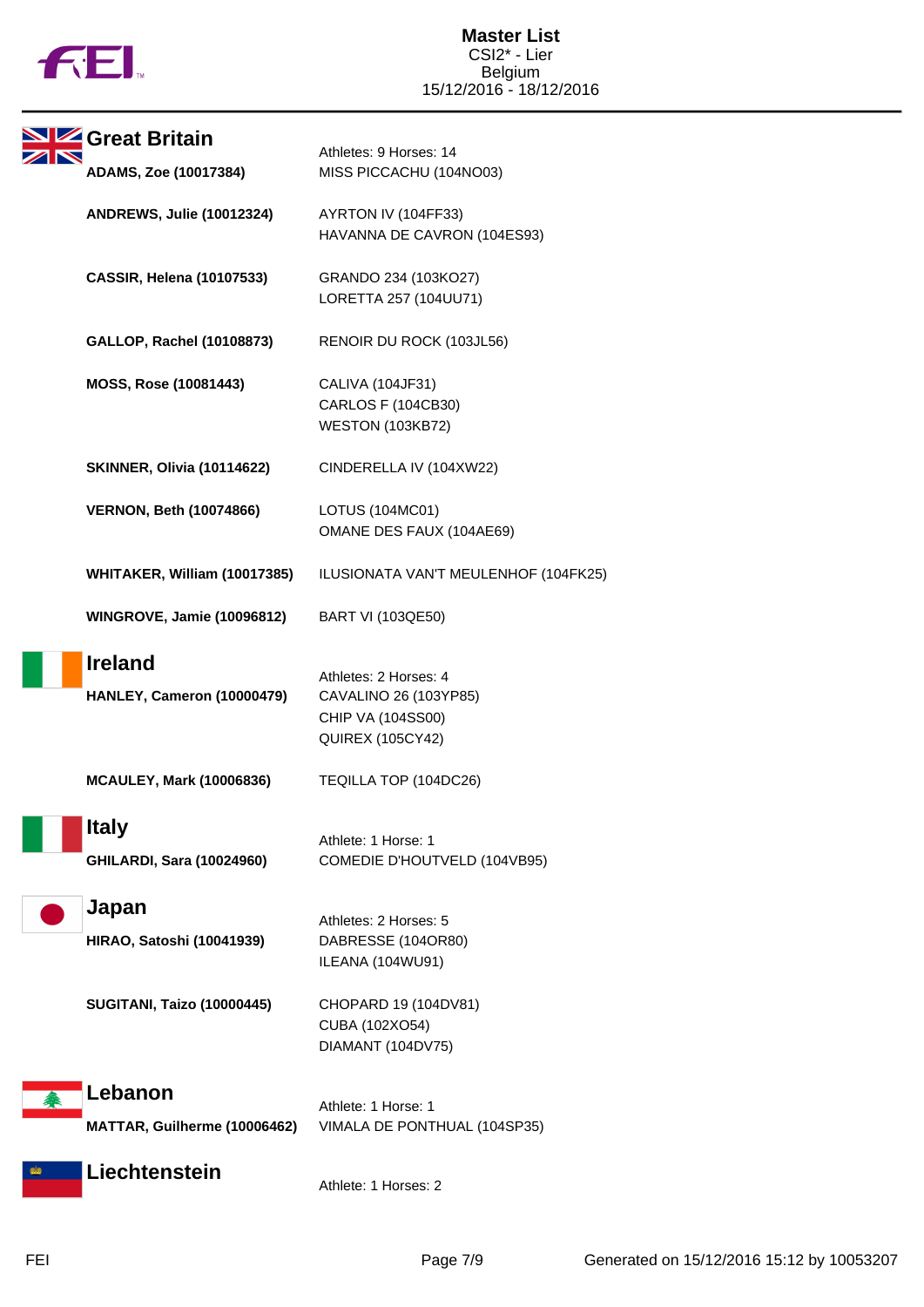| fil.                                                                         | <b>Master List</b><br>CSI2* - Lier<br>Belgium<br>15/12/2016 - 18/12/2016                  |
|------------------------------------------------------------------------------|-------------------------------------------------------------------------------------------|
| <b>HOCHSTADTER, Nicholas</b><br>(10009683)                                   | <b>ELVIS (BEL42960)</b><br>TOSCANE D'AIGUILLY (104GH94)                                   |
| Luxembourg                                                                   | Athletes: 2 Horses: 2                                                                     |
| GRANGENETTE, Kim (10045260)                                                  | BAYLANDO (103TL35)                                                                        |
| WEIER, Christian (10022170)                                                  | GLOBAL (103NJ75)                                                                          |
| <b>Mexico</b><br><b>TREVENA TAVERA, Pablo</b><br><b>Alexander (10128432)</b> | Athlete: 1 Horses: 2<br>CURRABAWN CRAZY DAISY (105HZ72)<br>CYSTINE DU HOUMIER (105KW64)   |
| <b>Morocco</b><br><b>GHAIBI, Karim (10054706)</b>                            | Athlete: 1 Horses: 2<br>DUPONT'S HJ OTTO MATIC (103QE45)<br>HANNA V.D BROEKKANT (103YN06) |
| <b>Netherlands</b>                                                           | Athletes: 6 Horses: 12                                                                    |
| <b>ERAS, Sidney (10034260)</b>                                               | CASHMAN (103ZN90)                                                                         |
| FIJEN, Amber (10048551)                                                      | BRILJANT (103FQ36)<br>DALVARO-W (105GB85)<br>ZIRCONE OF INDIA (103UP11)                   |
| <b>SCHUTTERT, Hendrik-Jan</b><br>(10018936)                                  | BALBOA HS (103LE45)<br>CERNA (105EJ61)<br>CUBA-LIBRE (105LH49)                            |
| SLEIDERINK, Sjaak (10018937)                                                 | COMPLEMENTO (102UT61)<br>DEXTER R (104KP32)<br><b>ENJOY (105LI03)</b>                     |
| <b>VAN BERLO, Kessy (10092100)</b>                                           | CALIFORNIA 70 (105AW56)                                                                   |
| <b>VAN OOIJEN, Bibi (10107675)</b>                                           | CONTAGIO GIRL (105GW94)                                                                   |
| Portugal<br><b>MORGADO, Rodrigo Silva</b><br>(10068842)                      | Athlete: 1 Horse: 1<br>DONCHALANT (105DE66)                                               |
| Saudi Arabia (Kingdom<br>2008131                                             | Athlete: 1 Horses: 2                                                                      |
| of)<br><b>BINT TURKI, Princess Lama</b><br>(10021422)                        | ARDENTE PRINTANIERE (103WG04)<br>CASINO (104Cl82)                                         |